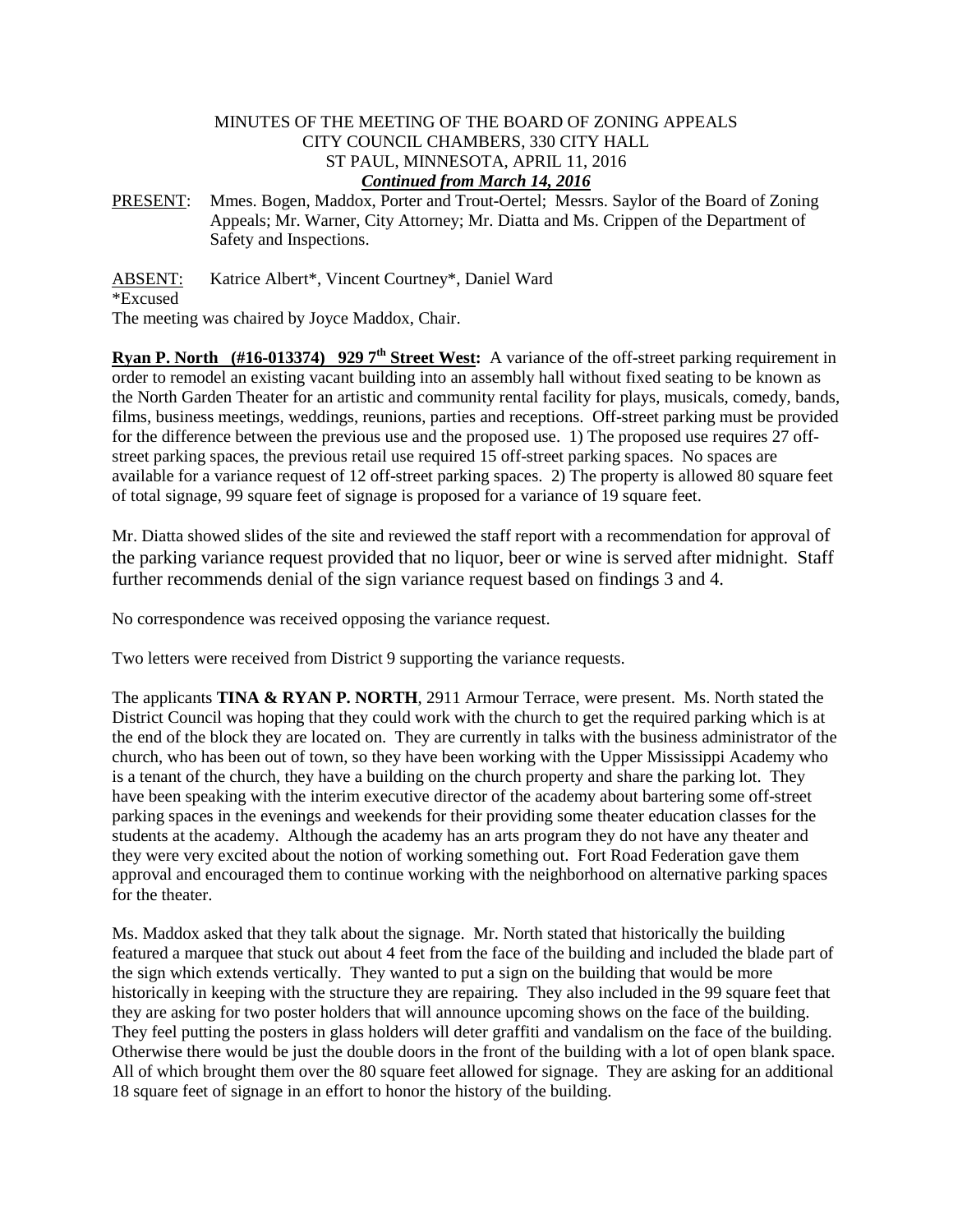File #16-013374 Minutes 2 April 11, 2016 Page 2 of 4

Ms. Trout-Oertel asked if the signs in the windows would be considered permanent or temporary signs or weather they needed to be counted in the 80 square feet allowed by code. Mr. Diatta questioned whether they are talking about the changeable signs on either side of the blade sign. Mr. North replied, no he is not talking about them. Mr. Diatta stated that a temporary window sign would not be counted in the 80 square feet. He explained that temporary signs are different from permanent signs and have their own rules. The 80 square feet are just for the permanent signs, anything that they want to put up as a temporary sign requires a permit if it is on the outside. They are allowed to put up a temporary sign three times a year and allowed to keep it up for 30 days per time. If it is put inside a window then it can be there permanently and they will not need a permit to change the sign but it is only allowed to be 30% of the window area. Mr. North stated that this will be in a box affixed to the front of the building. Mr. Diatta stated that will be permanent. Mr. North stated that the box will be permanent but the contents will change monthly.

Ms. Porter and Mr. Diatta talked about which signs were being discussed. Mr. North pointed out the boxes on either side of the front doors as being the boxes. He continued that the depiction of the front of the building showing a box office and doors on either side of the box office are incorrect, they were an early rendition by the artist. There will not be an external box office, there will only be one set of double doors and the poster boxes will be on either side of that double door in front. The boxes shown on the depiction show approximately where they want the boxes placed on the building, maybe a little further to the center.

Ms. Maddox asked how big the poster boxes are. Mr. North replied they are about 2 feet by 4 feet. Ms. Maddox replied about 16 square feet. She asked Mr. Diatta if the extra 16 sixteen feet for the two boxes that would go on this variance request or a separate permit. Mr. Saylor stated that they would be like movie posters in a glass case that would be swapped out, is that correct? Mr. Diatta replied that the boxes would stay there forever, so they would have to be included in the 80 feet of signage. If they are treated as a permanent sign the applicants will not have to come in to the City every time they change the content. Ms. Maddox asked if the neighborhood needed to be re-notified about this change in signage. Mr. Warner asked if the boxes would be light. Mr. North replied no. Mr. Warner stated that he thinks that it is included in the request.

Ms. Trout-Oertel asked how many parking spaces are in the church lot. Mr. North replied there are a lot, he thinks that there are easily 200 parking spaces in the church lot.

Ms. Bogen asked if the Norths had spoken with any of the other businesses to find out how easy the church has been to not work with over the last 10-15 years. Mr. North stated that he approached the church himself. He has spoken with several of the business neighbors and he thinks that there might have been some reluctance a lot of the businesses that approached the church for extra parking were bars and he can understand why the church might have a reservation about providing parking for the bars. Ms. North stated that they did speak with the church and were told unless they were a non-profit they could not work with them. She continued that if they are not able to work through the school and end up having to work through the church they were hoping that they might be able to work through the City as the lessee on it trying to figure out the parking situation.

Ms. Bogen stated that on the sign variances there are two findings that they do not meet, according to staff. She asked that they answer why they do meet the two findings. Demonstrate how it is impractical or unreasonable to operate the business without more than 80 square feet of signage and that there is something unique on the property to justify the extra square footage of signage. Mr. North stated that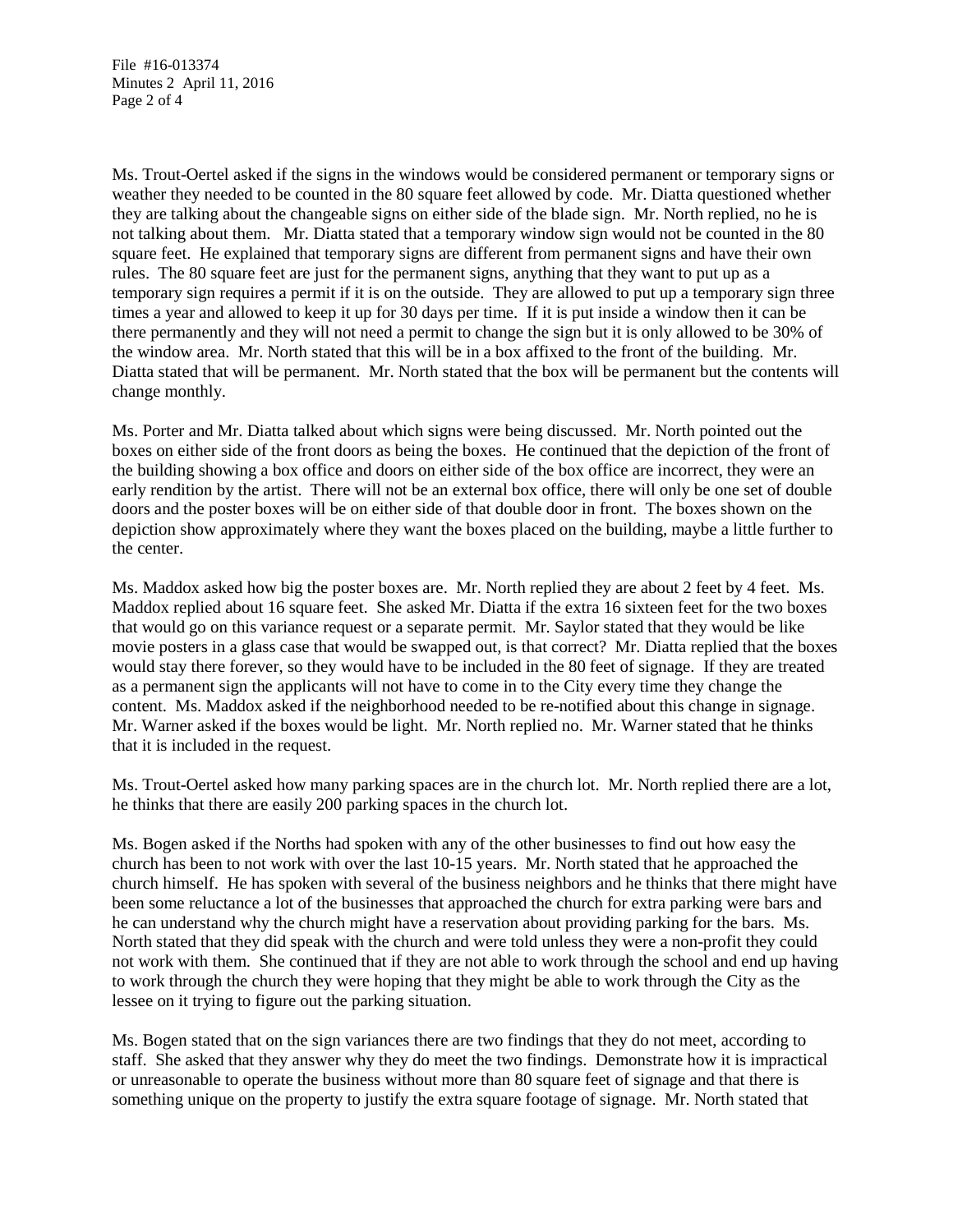File #16-013374 Minutes 2 April 11, 2016 Page 3 of 4

they want to be viewed by the community as many other historical theaters that almost all feature the marquee that sticks out and the blade sign that runs up and down. They were concerned that if they came up with a more modern looking sign or a sign without the blade coming up it might give a more modern look to the theater and they really wanted to honor the history of the building. Ms. North stated that this sign design actually comes from 1929, that is when they started the design that they are duplicating here for the building. The original design was a box on a wall and they wanted to do something that is a little more interesting and be more unique to the neighborhood. Ms. North continued that they could do the sign under that allowed 80 square feet, but she feels it would be sacrificing what could be a really great piece in the neighborhood. If they got rid of the blade sign they could do the signage under that 80 square feet, however, if they are going to do it they would rather do it right and do the whole thing if possible.

There was opposition present at the hearing.

Connie Rongitsch, 1070 Lakewood Drive, Maplewood stated that she is speaking for several neighbors that live in the neighborhood and submitted photos of the neighborhood parking problems. She stated that the top three photos show how severe the parking shortage is in the neighborhood. The vehicles are parked illegally butting right up to the intersection. Next there are photos of Daly between Palace and James both sides of the street constantly and any time of the day they are packed. James heading north off of  $7<sup>th</sup>$  street totally packed, the church parking lot they are talking about, she has not counted the parking spaces but she thinks it has under 100 parking spaces. They have bowling out of that building the parking lot gets filled, they have funeral parking there. She stated if the applicants can get parking in the church lot she is happy for them, then they would not need the variance because they would have their parking. She does not see allowing them the variance without the parking. Ms. Maddox asked who she is representing. Ms. Rongitsch replied David Schloegl, 395 Daly Street & James Voda who lives on Arbor(not within 350 feet of the property).

Ms. Maddox asked when the photos were taken. Ms. Rongitsch replied at 11:00 am on Saturday, before the bar crowd shows up and already there is no parking.

Hearing no further testimony, Ms. Maddox closed the public portion of the meeting.

The Board split the variances to take a separate vote for each variance.

For the parking variance:

Ms. Bogen moved to approve the variance and resolution based on findings 1 through 6, provided that no liquor, beer or wine is served after midnight.

Mr. Saylor seconded the motion, which passed on a roll call vote of 5-0.

Ms. Trout-Oertel asked if the Board should add an additional condition that it is based on the applicants achieving an agreement for shared parking for the required 15 off-street spaces with an adjacent neighbor. Ms. Bogen replied that she would not agree to that. Mr. Saylor replied he would not agree to that either. Ms. Maddox replied that the applicants have shown the Board that they are willing to go the extra mile to get some parking for their place. The Board has received a lot of signatures from people supporting the variance request from people who wanted this. She thought that there would have been a lot of discussion about the parking and the Board has not gotten that. There is a crunch on the applicants trying to get this up and running under a deadline; for all of those reasons she agrees that the applicants should continue to try to get the required parking for the building. Ms. Bogen stated that when the Board was working with Shamrocks and they could not get the parking from the church because nobody is able to work with the